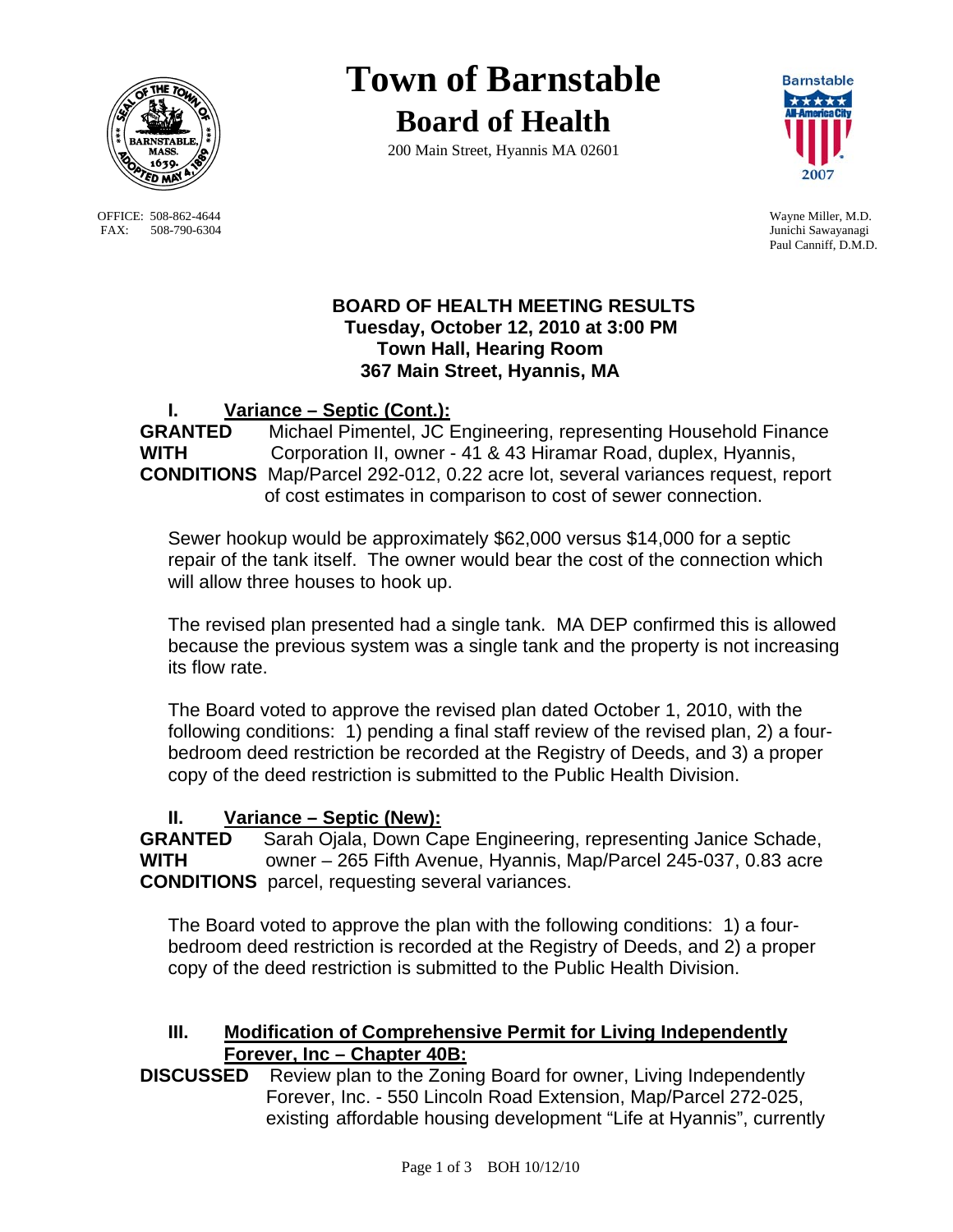16 units. The modification seeks to permit a fifth two-story multifamily building. The building would contain four, one-bedroom apartment style units. Each unit is approximately 705 square feet. The new building will include six on-site parking spaces.

Letter to be sent to Planning Board with notation that the dumpsters be properly screened and that the Board whole-heartedly approves the project.

# **IV.** Variance – Food (New):<br>APPROVED Temporary Food Ever

Temporary Food Event: Susan Nickerson for Cape Cod Commercial Hook Fisherman's Association – Fisherman's Market Cooperative to be held at 3675 Main Street, Barnstable, each Friday from October 15 – November 19, 2010, requesting permission to distribute uncooked seafood.

The Board voted to approve the temporary food event. This year, the event will occur each Friday from October 15 – November 19, 2010 (5 individual days).

#### **V. Body Art Establishment (New):**

**GRANTED** Lorna J. Berger, operator, of body art business "Great Island Tattoo" **WITH** (formerly of West Yarmouth), proposes to relocate at 12 Enterprise Rd, **CONDITIONS** Unit# 5, Hyannis.

The Board voted to approve a body art establishment license for Great Island Tattoo subject to approval by the Public Health Division after a final inspection is satisfactorily completed,

#### **VI. Body Art Practitioner (New):**

**GRANTED** A. Lorna J. Berger – Proposes to practice at a body art business at a **WITHOUT** new facility, Great Island Tattoo, proposed at 12 Enterprise Rd, Unit **CONDITIONS** # 5, Hyannis.

The Board voted to approve a body art practitioner license for Lorna J. Berger.

**GRANTED** B. Kenneth W. Tetrault - Proposes to practice at a body art business at **WITH a** new facility, Great Island Tattoo, proposed at 12 Enterprise Rd, **CONDITIONS** Unit# 5, Hyannis.

The Board voted to approve a body art practitioner license for Kenneth Tetrault pending the satisfactory completion of contacting the references.

# **VII.** Variance – Body Art Practictioner (New):<br>GRANTED – A. Lacie E. Sasville - Proposes to practi

A. Lacie E. Sasville - Proposes to practice at a body art business at **WITH a** new facility, Great Island Tattoo, proposed at 12 Enterprise Rd, **CONDITIONS** Unit# 5, Hyannis.